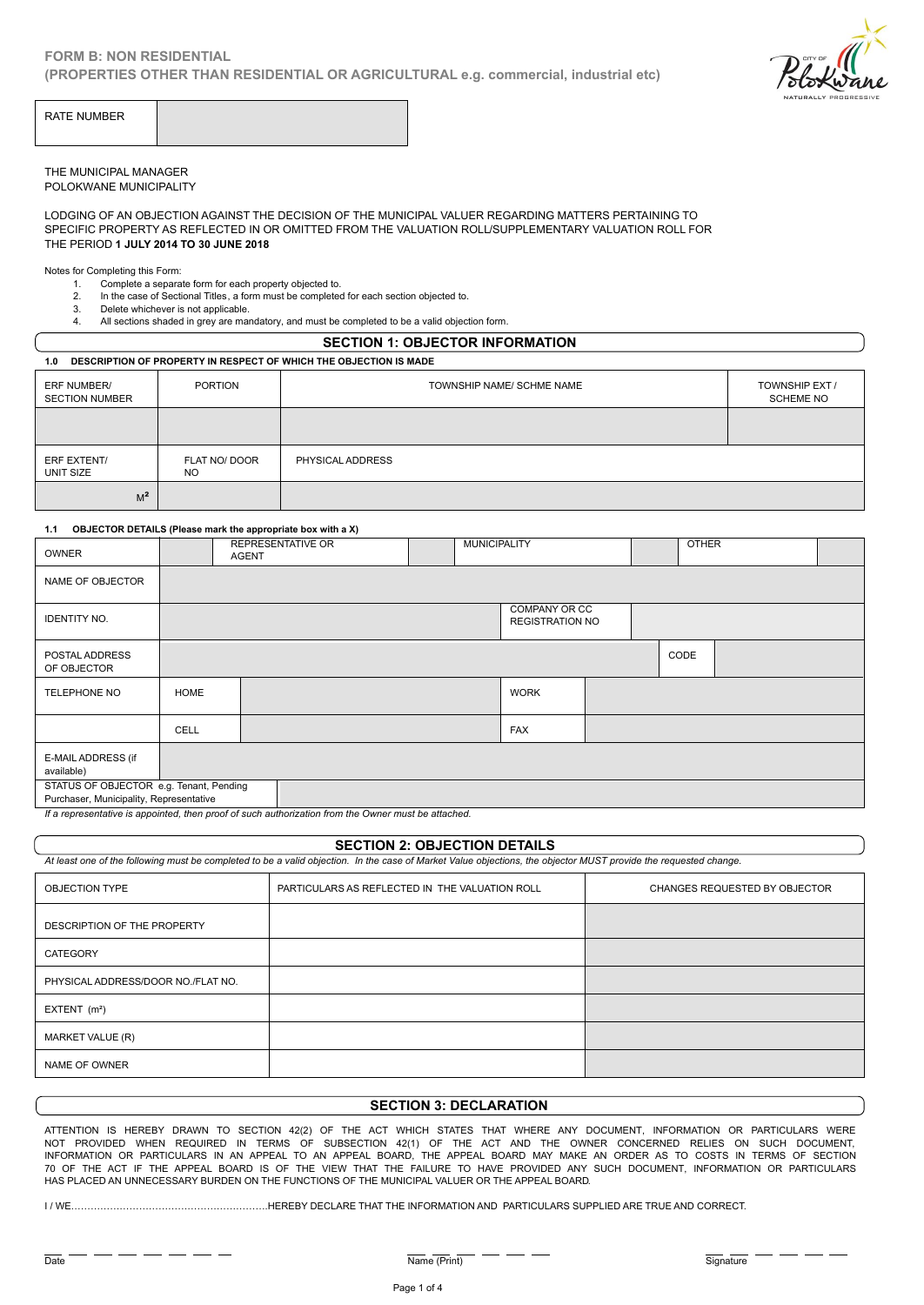(FOR SECTIONAL TITLES GO TO SECTION 6)

# **SECTION 4: PROPERTY DETAILS**

/dokwane

| NAME OF BOND HOLDER | REGISTERED AMOUNT OF BOND |  |
|---------------------|---------------------------|--|
|                     |                           |  |
|                     |                           |  |

|                            |            |           | PROVIDE FULL DETAILS OF ALL SERVITUDES, ROADS PROCLAMATIONS OR OTHER ENDORSEMENTS AGAINST THE PROPERTY (IF APPLICABLE) |               |                |
|----------------------------|------------|-----------|------------------------------------------------------------------------------------------------------------------------|---------------|----------------|
|                            |            |           |                                                                                                                        |               |                |
| SERVITUDE NO               |            |           |                                                                                                                        | AFFECTED AREA | M <sup>2</sup> |
| IN FAVOUR OF               |            |           |                                                                                                                        |               |                |
| FOR WHAT PURPOSE           |            |           |                                                                                                                        |               |                |
|                            |            |           |                                                                                                                        |               |                |
| WAS COMPENSATION PAID      | <b>YES</b> | <b>NO</b> |                                                                                                                        |               |                |
| IF YES:<br>DATE OF PAYMENT |            |           |                                                                                                                        | <b>AMOUNT</b> | R              |
|                            |            |           |                                                                                                                        |               |                |

| $I = VI$<br>. .<br>.<br>-- --<br>DATE<br>۳μ<br><b>IVICIN I</b><br>$\sim$ |  | <b>AMOUN</b> |  |
|--------------------------------------------------------------------------|--|--------------|--|
|                                                                          |  |              |  |

## **SECTION 5: DESCRIPTION OF BUILDINGS**

| DATE OF PAYMENT                              |             |                         |                                                                                                    | <b>AMOUNT</b>                        | R                    |                   |
|----------------------------------------------|-------------|-------------------------|----------------------------------------------------------------------------------------------------|--------------------------------------|----------------------|-------------------|
|                                              |             |                         |                                                                                                    |                                      |                      |                   |
|                                              |             |                         |                                                                                                    |                                      |                      |                   |
|                                              |             |                         | <b>SECTION 5: DESCRIPTION OF BUILDINGS</b>                                                         |                                      |                      |                   |
|                                              |             |                         | (INFORMATION UNDER 5.1 TO 5.4 TO BE SUPPLIED BY MEANS OF ANNEXURES AS FOLLOWS)                     |                                      |                      |                   |
| 5.1 TENANT AND RENT INFORMATION - ANNEXURE A |             |                         |                                                                                                    |                                      |                      |                   |
| NAME OF TENANT                               | <b>SIZE</b> | <b>RENTAL EXCL VAT)</b> | <b>ESCALATION OF</b><br><b>RENTAL</b>                                                              | <b>OTHER</b><br><b>CONTRIBUTIONS</b> | <b>TERM OF LEASE</b> | <b>START DATE</b> |
|                                              |             |                         | 5.2 SCHEDULE OF EXPENSES INCLUDING MUNICIPAL, ADMINISTRATION, INSURANCES, SECURITY etc. ANNEXURE B |                                      |                      |                   |

**5.2 SCHEDULE OF EXPENSES INCLUDING MUNICIPAL, ADMINISTRATION, INSURANCES, SECURITY etc. ANNEXURE B**

**5.3 STATEMENT OF INCOME & EXPENDITURE FOR PREVIOUS FINANCIAL YEAR - ANNEXURE C**

#### **5.4 BUILDING SIZES - ANNEXURE D**

- -

| <b>BUILDING NO.</b><br><b>CONDITION</b><br>DESCRIPTION e.g. used as a shop, offices etc.<br>SIZE M <sup>2</sup> |
|-----------------------------------------------------------------------------------------------------------------|
|-----------------------------------------------------------------------------------------------------------------|

- -- -- -

- -

- -

— — - -- -- -- -

 $-$ 

**5.5 IF THE PROPERTY HAS NOT BEEN DEVELOPED TO IT'S HIGHEST AND BEST USE , INDICATE THE EXTENT OF LAND THAT IS AVAILABLE FOR FURTHER DEVELOPMENT**

- -- -

 $-$ 

\_ \_\_ \_\_ \_\_ \_\_ \_\_

 $-$ 

---------

OTHER FEATURES OF BUILDINGS: (PROVIDE ANNEXURE E IF NECESSARY)

 $\overline{\phantom{a}}$ 

- -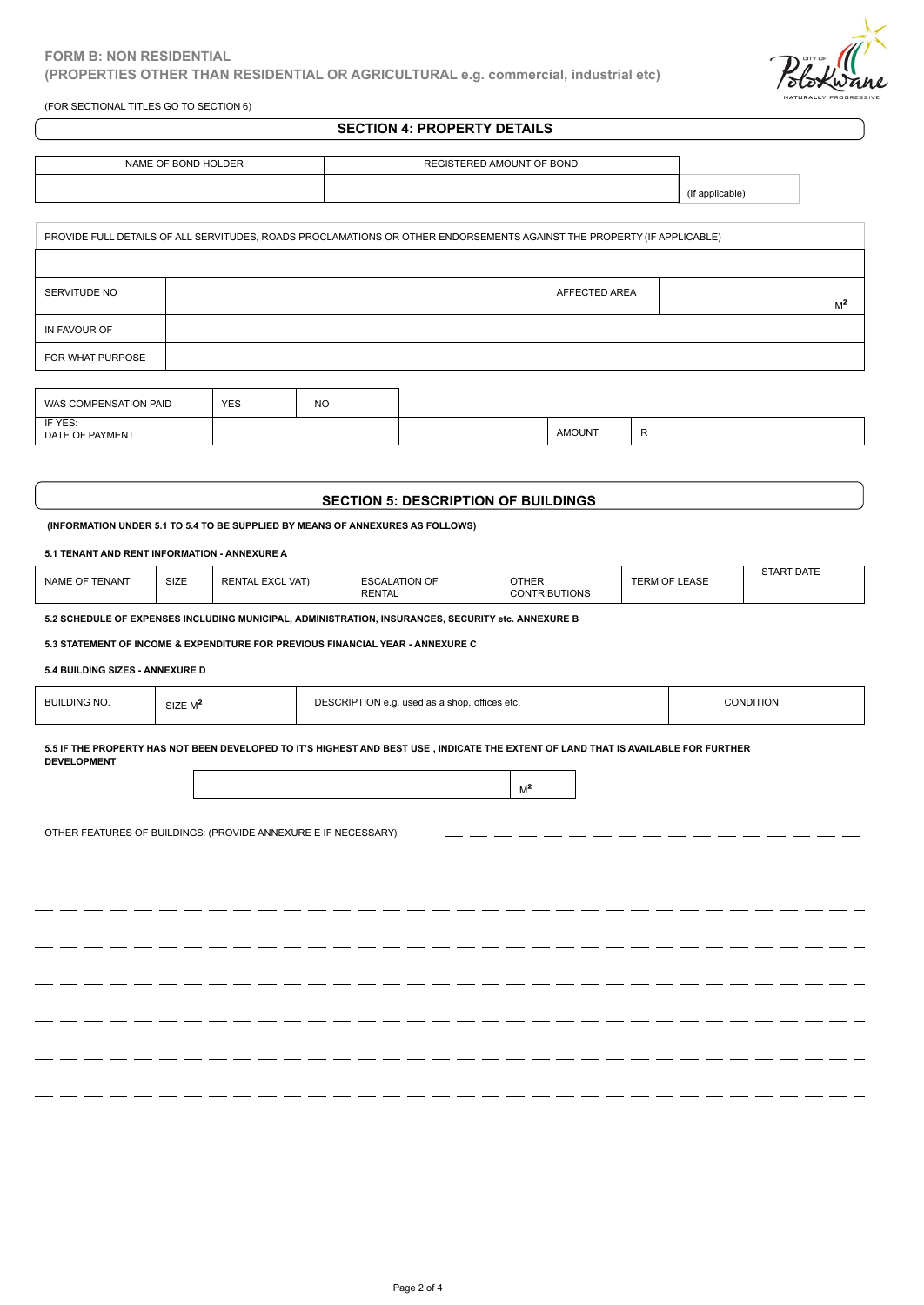

# **SECTION 6: SECTIONAL TITLES UNITS**

NAME OF MANAGING AGENT **TEL NO.** THE MO.

- - -

 $-$ - -

| SIZE OF SECTION (For Market Value objections, this section must be completed) |      |                         |            |                |              |                      |                                           |                |                |
|-------------------------------------------------------------------------------|------|-------------------------|------------|----------------|--------------|----------------------|-------------------------------------------|----------------|----------------|
| <b>SHOPS</b>                                                                  |      |                         | $M^2$      | GARAGE         |              |                      |                                           |                | M <sup>2</sup> |
| <b>OFFICES</b>                                                                |      |                         | $M^2$      | <b>STORAGE</b> |              | $M^2$                |                                           |                |                |
| FACTORY/WAREHOUSE                                                             |      |                         | $M^2$      | <b>OTHER</b>   |              |                      |                                           |                | M <sup>2</sup> |
| TOTAL SECTION EXTENT                                                          |      |                         |            |                |              |                      |                                           | M <sup>2</sup> |                |
| TENANT AND RENT INFORMATION - ANNEXURE A                                      |      |                         |            |                |              |                      |                                           |                |                |
| NAME OF TENANT                                                                | SIZE | <b>RENTAL EXCL VAT)</b> | ESCALATION |                | <b>OTHER</b> | <b>CONTRIBUTIONS</b> | <b>START DATE</b><br><b>TERM OF LEASE</b> |                |                |
|                                                                               |      |                         |            |                |              |                      |                                           |                |                |

#### **TENANT AND RENT INFORMATION - ANNEXURE A**

| SIZE<br>NAME OF TENANT | <b>EXCL VAT</b><br>RENTAL. | <b>ESCALATION</b><br>-53 | ^TI IF D<br>IHER<br>TIONS<br>[RIBI] | <b>.EASE</b><br>∼RM | STAR<br>DAIL |  |
|------------------------|----------------------------|--------------------------|-------------------------------------|---------------------|--------------|--|
|------------------------|----------------------------|--------------------------|-------------------------------------|---------------------|--------------|--|

| MONTHLY LEVY |  |
|--------------|--|
|              |  |

COMMON PROPERTY CONSISTS OF:

| <b>SWIMMING POOL</b> |  |
|----------------------|--|
| <b>TENNIS COURT</b>  |  |
| <b>OTHER</b>         |  |
| <b>OTHER</b>         |  |
| <b>OTHER</b>         |  |

 $-$ 

\_\_\_\_\_\_

| DETAILS OF EXCLUSIVE USE AREAS |                |
|--------------------------------|----------------|
| GARAGE                         | $M^2$          |
| <b>CARPORT</b>                 | $M^2$          |
| <b>OPEN PARKING</b>            | M <sup>2</sup> |
| <b>STORE ROOM</b>              | M <sup>2</sup> |
| <b>GARDEN</b>                  | M <sup>2</sup> |
| <b>OTHER</b>                   | M <sup>2</sup> |

----------

 $-$ 

 $-$ 

ADVERSE FEATURES AND/OR FURTHER REASONS IN SUPPORT OF THIS OBJECTION (ANNEXURES CAN BE PROVIDED)

|                              |                                             | <b>SECTION 7: MARKET INFORMATION</b> |                                        |                                                  |
|------------------------------|---------------------------------------------|--------------------------------------|----------------------------------------|--------------------------------------------------|
|                              | IF YOUR PROPERTY IS CURRENTLY ON THE MARKET |                                      | 3 YEARS                                | IF YOUR PROPERTY HAS BEEN ON THE MARKET THE LAST |
| WHAT IS THE ASKING<br>PRICE? | <b>RR</b>                                   |                                      | I WHAT WAS THE<br><b>ASKING PRICE?</b> | <b>RR</b>                                        |
| OFFER RECEIVED               | <b>RR</b>                                   |                                      | OFFER RECEIVED                         | <b>RR</b>                                        |
| <b>NAME OF AGENT</b>         | <b>RR</b>                                   | TEL NO                               |                                        |                                                  |

SALE TRANSACTIONS (OF OTHER PROPERTIES IN THE VICINITY) USED BY THE OBJECTOR IN DETERMINING THE MARKET VALUE OF PROPERTY OBJECTED TO *NB - For Market Value Objections, at least one Comparable Sale must be provided as EVIDENCE* ERF/UNIT NO SUBURB/SCHEME NAME IFDATE OF SALE IFSELLING PRICE